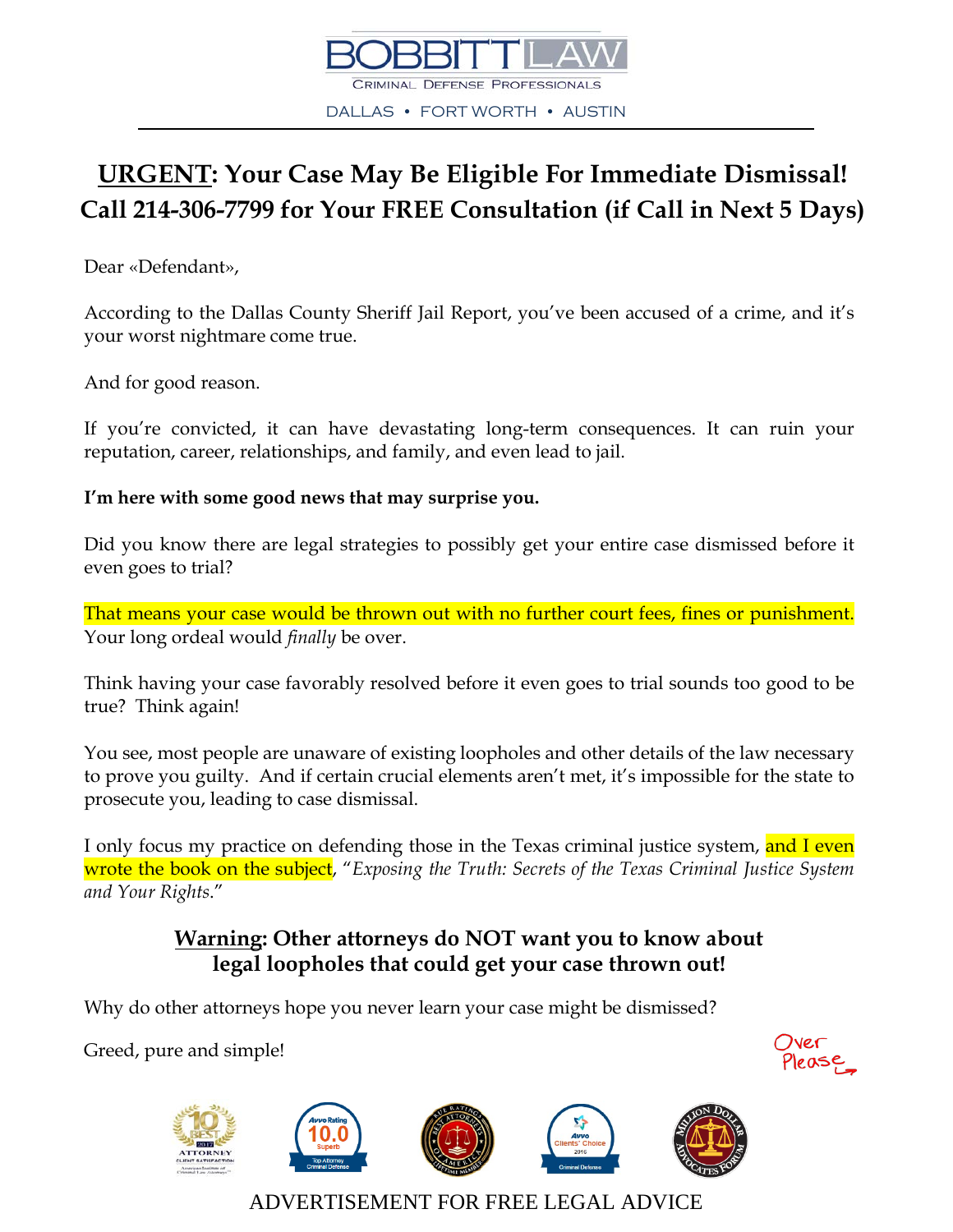At Bobbitt Law, we operate with a much higher standard. Our mission is to uphold the highest ethical standards in criminal law, while delivering the greatest results for our clients. We believe every person deserves a second chance, and I promise we'll work tirelessly on your behalf until justice is served.

To date, Bobbitt Law has represented thousands of clients facing felony and misdemeanor charges with *over 100 5-star reviews!* And our track record of successful dismissals is literally through the roof! In 2016 alone, we broke our previous year's record with an astonishing 80 full dismissals.

### **If your case does go to trial, it's included at no extra cost!**

Why do we charge such unprecedented low fees? We believe every individual is entitled to the highest quality defense work, no matter what their income level is. In fact, we're one of the very few criminal defense firms that offer payment plans and no additional "surprise" fees if you go to trial.

Other attorneys might promise to fight for you, but at the end of the day they'll demand thousands of additional dollars for a trial fee. Even if your case is favorably resolved prior to trial, they'll pocket that fee you already paid.

### Why hire Bobbitt Law:

- $\checkmark$  Low one-time fees (which always includes trial)!
- $\checkmark$  The resources in using our large docket leverage to your advantage!
- $\checkmark$  You get the personal cell phone of attorney upon hire!
- $\checkmark$  Extended time to pay which make your monthly payments extremely low!
- 30-day money back guarantee… *practically unheard of among attorneys*!

### **Time is of the essence! Schedule your FREE consultation TODAY!**

I'd like to personally invite you to a free "no strings" attached phone consultation to discuss your case, and also answer any questions and concerns you may have. But due to the extreme value we're providing at no charge, this rare offer is only good if you call in the 5 days, so it's important you don't delay in scheduling your session.

Sincerely,

Barry Bobbitt *Attorney and Managing Partner*

**PS: Remember… I'm only offering this FREE one-hour phone consultation if you call in the next 5 days. We're expecting your call: 214-306-7799.**